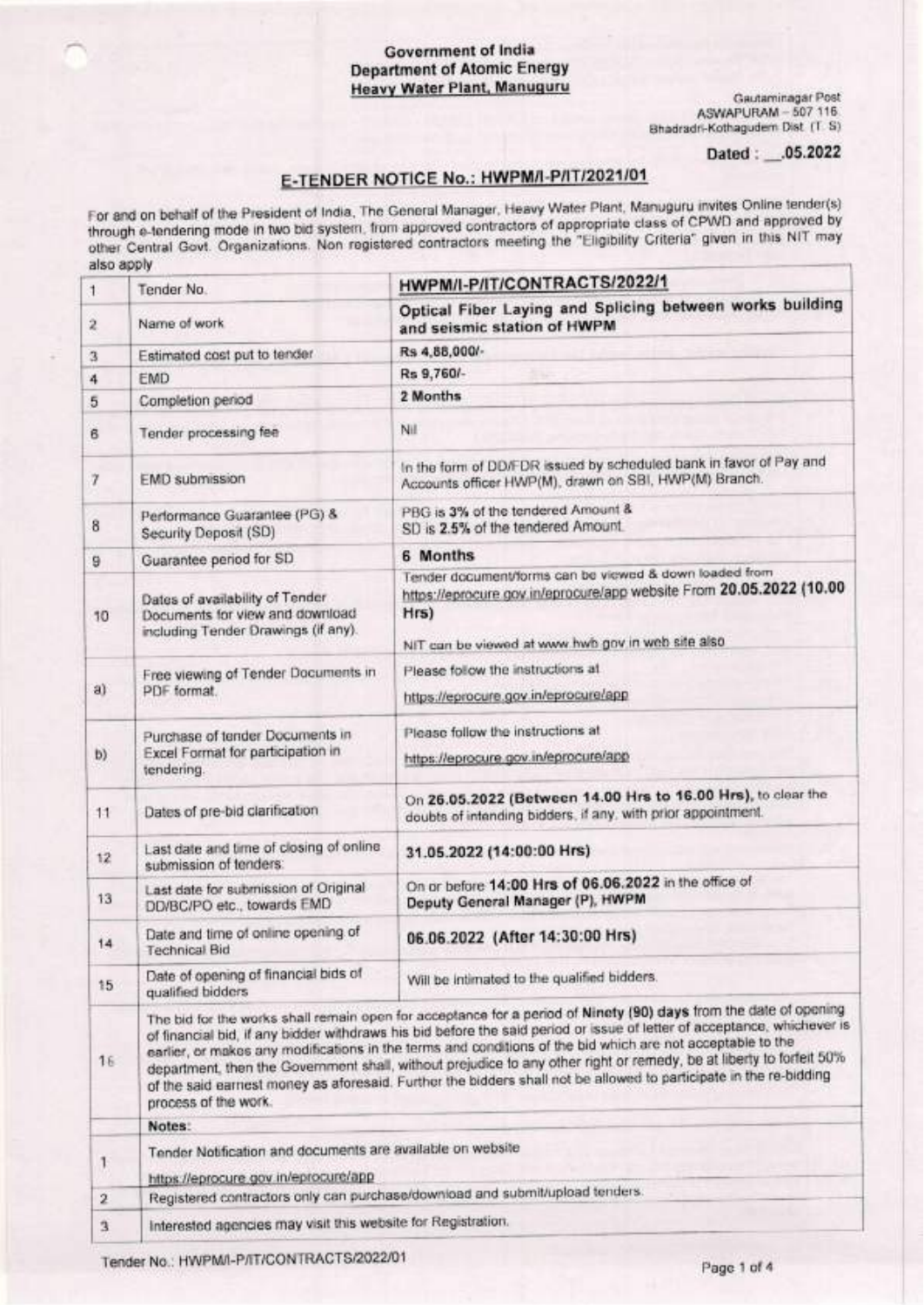|                         | Contact for Assistance/Clarifications 24 x 7 @                                                                                                                                                                                                                                                                                                                                                                                                                                                                                                                    |  |  |  |
|-------------------------|-------------------------------------------------------------------------------------------------------------------------------------------------------------------------------------------------------------------------------------------------------------------------------------------------------------------------------------------------------------------------------------------------------------------------------------------------------------------------------------------------------------------------------------------------------------------|--|--|--|
| $\overline{4}$          | 1. Sh. Bhushan Borse: 7276665878 (bhushanborse2411@gmail.com)                                                                                                                                                                                                                                                                                                                                                                                                                                                                                                     |  |  |  |
|                         | 2. Sh. Mayur Jadhav: 9404212555 (mayurj642@gmail.com)                                                                                                                                                                                                                                                                                                                                                                                                                                                                                                             |  |  |  |
| 5                       | For further information please contact on (08746) 225632 / 234450 / 234799, Fax (08746) 224833 thro' mail<br>at: gm@man.hwb.gov.in with a copy to: dymm_ip@man.hwb.gov.in                                                                                                                                                                                                                                                                                                                                                                                         |  |  |  |
| $\mathbf{r}$            | Contractors who fulfill the following requirements shall ONLY be eligible to apply. (Joint ventures are not<br>accepted).                                                                                                                                                                                                                                                                                                                                                                                                                                         |  |  |  |
| A                       | Proof of Registration with Government/Semi Government Organizations like DAE/BARC, CPWD, MES, BSNL,<br>Railways etc., in appropriate class OR having experience in execution of similar nature of works.                                                                                                                                                                                                                                                                                                                                                          |  |  |  |
|                         | Should have satisfactorily completed the works as mentioned below during the last Seven years ending<br>with 31/03/2022.                                                                                                                                                                                                                                                                                                                                                                                                                                          |  |  |  |
|                         | (1) i) Three similar works each cost not less than 40% of the estimated cost (or)                                                                                                                                                                                                                                                                                                                                                                                                                                                                                 |  |  |  |
|                         | ii) Two similar works each cost not less than 60% of the estimated cost (or)                                                                                                                                                                                                                                                                                                                                                                                                                                                                                      |  |  |  |
| B.                      | iii) One similar work costing not less than 80% of the estimated cost                                                                                                                                                                                                                                                                                                                                                                                                                                                                                             |  |  |  |
|                         | "Similar works" means works like Underground Cable laying and LAN Setup, OFC Splicing etc.                                                                                                                                                                                                                                                                                                                                                                                                                                                                        |  |  |  |
| $\mathbb{C}$            | Annual turnover as per ITCC or profit and loss statement for the last 5 years (Average annual turnover for the last<br>3 financial years should be at least 50% of estimated value put to tender, not having incurred any loss in more<br>than 2 years during last 5 years ending 31.03.2021.                                                                                                                                                                                                                                                                     |  |  |  |
| D                       | Latest bank solvency certificate from any scheduled bank for minimum value of 40% of the estimated cost . Latest<br>solvency Certificate issued within one year from the tender opening date.                                                                                                                                                                                                                                                                                                                                                                     |  |  |  |
| E                       | List of similar works in hand and similar works carried out by them for last 7 years indicating i) Agency for whom<br>executed, ii) Value of work, iii) Completion time as stipulated and actual, or present position of the work.                                                                                                                                                                                                                                                                                                                                |  |  |  |
| F                       | List of construction plant, machinery, equipment, accessories and infrastructure facilities possessed by the<br>agency to complete the work in time.                                                                                                                                                                                                                                                                                                                                                                                                              |  |  |  |
| G.                      | List of technical staff they possess.                                                                                                                                                                                                                                                                                                                                                                                                                                                                                                                             |  |  |  |
| н.                      | CERTIFICATES: (Scanned copy of original certificates to be uploaded). Physical copies are to be enclosed<br>along with Bid Security Form.                                                                                                                                                                                                                                                                                                                                                                                                                         |  |  |  |
| I)                      | Performance/work completion certificates                                                                                                                                                                                                                                                                                                                                                                                                                                                                                                                          |  |  |  |
| ii)                     | GST registration certificate and acknowledgement of up to date GST filed return.                                                                                                                                                                                                                                                                                                                                                                                                                                                                                  |  |  |  |
| iii)                    | <b>TIN Registration</b>                                                                                                                                                                                                                                                                                                                                                                                                                                                                                                                                           |  |  |  |
| $ V\rangle$             | PAN (Permanent Account Number) Registration                                                                                                                                                                                                                                                                                                                                                                                                                                                                                                                       |  |  |  |
| V)                      | EPF registration certificate                                                                                                                                                                                                                                                                                                                                                                                                                                                                                                                                      |  |  |  |
| vil<br>Vil)             | ESI registration certificate<br>Valid labor license                                                                                                                                                                                                                                                                                                                                                                                                                                                                                                               |  |  |  |
| $\overline{\mathbf{2}}$ | The intending bidder must read the terms and conditions as per 'SECTION - 1 NOTICE INVITING TENDERS'<br>OF "CONDITIONS AND CLAUSES OF CONTRACT" carefully. He should only submit his bid if he considers<br>himself eligible and he is in possession of all the documents required. Department reserves the right of Non-<br>consideration of Tender documents of the agencies who are not fulfilling the NIT stipulations and /or having<br>adverse report on the works carried out by them in the past.                                                         |  |  |  |
| 3                       | Information and instructions for renderer posted on website shall form part of tender document.                                                                                                                                                                                                                                                                                                                                                                                                                                                                   |  |  |  |
| 4                       | The tender document consisting of plans (if any), specifications, the schedule of quantities of various types of<br>items to be executed and the set of terms and conditions of the contract to be complied with and other necessary<br>documents can be seen and downloaded from website www.eprocure.gov.in/eprocure/app and can be viewed in<br>the website of www.hwb.gov.in free of cost.<br>TENDER DRAWINGS if any, are uploaded in the website www.eprocure.gov.in/eprocure/app for downloading<br>(post fee) (IF ANY STIPULATED IN THE TENDER DOCUMENTS). |  |  |  |
| 5                       | The bid can only be submitted after uploading the mandatory scanned documents such as EMD and any other<br>documents as specified.                                                                                                                                                                                                                                                                                                                                                                                                                                |  |  |  |
| 6                       | Those contractors not registered on the website mentioned above, are required to get registered. If needed, they<br>can be imparted training for online bidding process as per details available on the website.                                                                                                                                                                                                                                                                                                                                                  |  |  |  |
| 7                       | The intending bidder must have valid "Class - III" digital signature to submit the bid.                                                                                                                                                                                                                                                                                                                                                                                                                                                                           |  |  |  |
| 8                       | On opening date, the contractor can login and see the bid opening process.                                                                                                                                                                                                                                                                                                                                                                                                                                                                                        |  |  |  |
| $\theta$                | Certificate of Financial Turn over: At the time of submission of bid, contractor may upload Undertaking/Certificate<br>from CA mentioning financial Turnover of last 3 years or for the period as specified in the bid document and<br>further details if required may be asked from the contractor after opening of technical bids. There is no need to<br>upload entire voluminous balance sheet. Physical copy of certificate given by CA is to be submitted along<br>with EMD.                                                                                |  |  |  |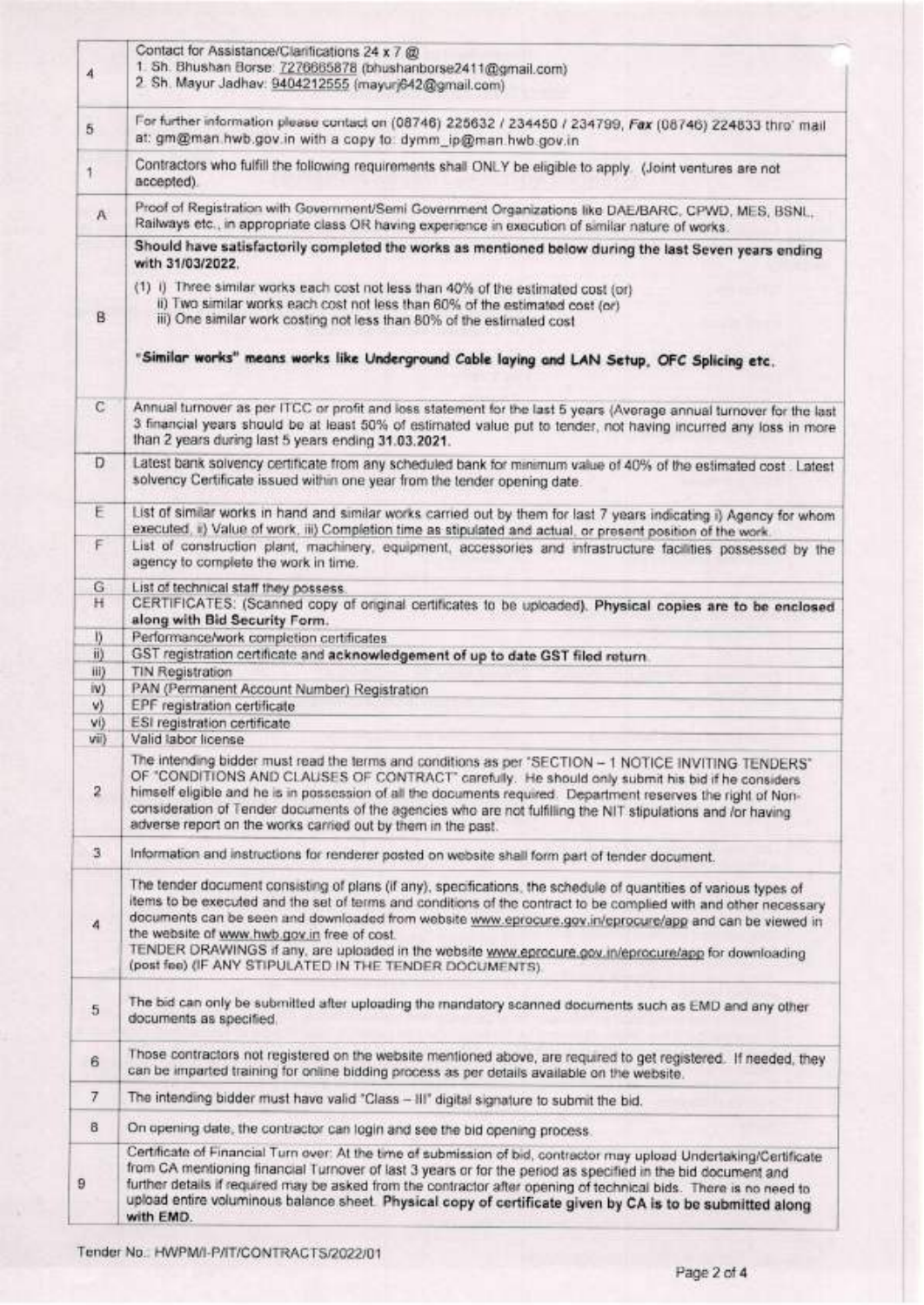| 10 | Contractor must ensure to quote rate of each item. The column meant for quoting rate in figures appears in<br>YELLOW color and the moment rate is entered, it turns SKY BLUE. In addition to this, while selecting any of the<br>cells a warning appears that if any cell is left blank the same shall be treated as "0". Therefore, if any cell is left<br>blank and no rate is quoted by the bidder, rate of such item shall be treated as '0" (ZERO). However, if a<br>tenderer quotes nil rates against each item in item rate tender or does not quote any percentage<br>above/below on the total amount of the tender or any section/sub head in percentage rate tender, the<br>tender shall be treated as invalid and will not be considered as lowest tenderer. |  |  |  |  |
|----|-------------------------------------------------------------------------------------------------------------------------------------------------------------------------------------------------------------------------------------------------------------------------------------------------------------------------------------------------------------------------------------------------------------------------------------------------------------------------------------------------------------------------------------------------------------------------------------------------------------------------------------------------------------------------------------------------------------------------------------------------------------------------|--|--|--|--|
| 11 | The tenders shall provide the registration details of EPF and ESI while collecting the tender document and copies<br>of the same shall be submitted along with the tender document.                                                                                                                                                                                                                                                                                                                                                                                                                                                                                                                                                                                     |  |  |  |  |
| 12 | It is mandatory that the successful bidder has to produce the details of ESI and EPF Universal Account number<br>(UAN) of the workers to be employed against this contract.                                                                                                                                                                                                                                                                                                                                                                                                                                                                                                                                                                                             |  |  |  |  |
| 13 | Contractor has to ensure the due EPF share of his/her firm will be credited on their workers EPF account regularly<br>and an undertaking is to be submitted by the contractor for the same thing. It is mandatory for contractors to<br>mention their workers EPF account number in the gate pass application itself, otherwise, gate pass application<br>will not be forwarded from section                                                                                                                                                                                                                                                                                                                                                                            |  |  |  |  |
| 14 | It is mandatory that the successful tenderer has to remit such contributions of EPF and ESI to the concerned<br>authorities and submit the documentary evidence for reimbursement along with the bills for making payment. After<br>submission of such documents only bill will be processed.                                                                                                                                                                                                                                                                                                                                                                                                                                                                           |  |  |  |  |
| 15 | On receipt of Letter of acceptance of tender the successful bidder shall submit the Performance Guarantee (@3%<br>of the tendered value) within 07days, in the form as prescribed in the Letter of acceptance of tender, in favor of<br>"Pay & Accounts officer, HWPM". This submission period can be further extended ranging to 1 to 7 days, on your<br>written request by the EIC with late fee @ 0.1% on PG value per day of delay, for the delay period. If contractor<br>fails to furnish prescribed Performance Guarantee within prescribed period, the EMD submitted by the party is<br>absolutely forfeited automatically without any notice and the party shall not be allowed to participate in the re-<br>tendering process of the work.                    |  |  |  |  |
| 16 | In the case of bids in three stage system and if it is desired to submit revised financial bid then it shall be<br>mandatory to submit revised financial bid. If not submitted then the bid submitted earlier shall become invalid.                                                                                                                                                                                                                                                                                                                                                                                                                                                                                                                                     |  |  |  |  |
| 17 | The Department reserves the right to accept/reject any prospective application without assigning any reason<br>thereof.                                                                                                                                                                                                                                                                                                                                                                                                                                                                                                                                                                                                                                                 |  |  |  |  |
| 18 | The quoted rate shall be inclusive of GST, levics (if any) except ESI and EPF (employer's contribution). However<br>ESI & EPF (employer's contribution) components shall be reimbursed on production of documentary evidence<br>having paid such amount to the respective authorities.                                                                                                                                                                                                                                                                                                                                                                                                                                                                                  |  |  |  |  |
| 19 | TDS on taxable Goods or services or both and other duties & Levies as applicable will be deducted from running<br>bills and final bills as per the prevailing rates                                                                                                                                                                                                                                                                                                                                                                                                                                                                                                                                                                                                     |  |  |  |  |
| 20 | Short listing of the agencies shall be subject to thorough verification of their credentials and inspection of works<br>carried out by them through a Technical Evaluation Committee of experts, constituted by Heavy Water Plant,<br>Manuguru                                                                                                                                                                                                                                                                                                                                                                                                                                                                                                                          |  |  |  |  |
| 21 | IF ANY INFORMATION FURNISHED by the applicant is found to be incorrect at a later stage, they shall be liable<br>to be debarred from tendering/taking up works in HWB.                                                                                                                                                                                                                                                                                                                                                                                                                                                                                                                                                                                                  |  |  |  |  |
| 22 | It is mandatory that, the successful bidder must arrange the "POLICE VERIFICATION CERTIFICATE" to their<br>work men from the "Office of Superintendent of Police, Bhadradri-Kothagudem District" invariably, to obtain<br>the Entry Gate pass from the O/o Commandant, CISF Unit at HWP (M) for execution of work. Bidders are<br>requested to take a note of this while quoting.                                                                                                                                                                                                                                                                                                                                                                                       |  |  |  |  |
| 23 | It is mandatory that, on receipt of Work order, the successful bidder must submit the "Inter State Migrant Labour<br>License" and "Labour License" from State /Contral Govt. authorities (as applicable) within 15 days /prior to start<br>up of work at HWP (M). Failing which gate pass will not be issued to the contractor's workmen for work<br>execution.                                                                                                                                                                                                                                                                                                                                                                                                         |  |  |  |  |
| 24 | Due to the security reasons the bidder (or) their authorized representatives cannot be permitted inside the plant<br>without prior permission. Those bidder(s) who want to enter inside the plant premises (For the purpose of work<br>evaluation/ to collect the tender document / Pre-Bid Negotiation /to drop the tender quotation) must intimate the<br>undersigned at least 2 working days in advance (to the date of visit) and obtain entry permission and they should<br>complete the security checkup before entry as a statutory requirement                                                                                                                                                                                                                  |  |  |  |  |
| 25 | In HWP (M) all the postal communications are being handled by Central Dispatch section, which is located at<br>Administrative building of HWP (M), the internal dispatch of documents will take minimum two working days. All<br>are requested to send their documents accordingly. Department will not be responsible for any Postal/<br>Communication delay.                                                                                                                                                                                                                                                                                                                                                                                                          |  |  |  |  |
| 26 | Before submitting the tender, the tenderer will be deemed to have satisfied himself by actual inspection of the site<br>and locality of the works, that all conditions liable to be encountered during the execution of the works are taken<br>into account and that the rates quoted in the tender forms are adequate and all-inclusive to accord with the<br>provisions of General Conditions of Contact for the completion of the works to the entire satisfaction of the<br>Engineer.                                                                                                                                                                                                                                                                               |  |  |  |  |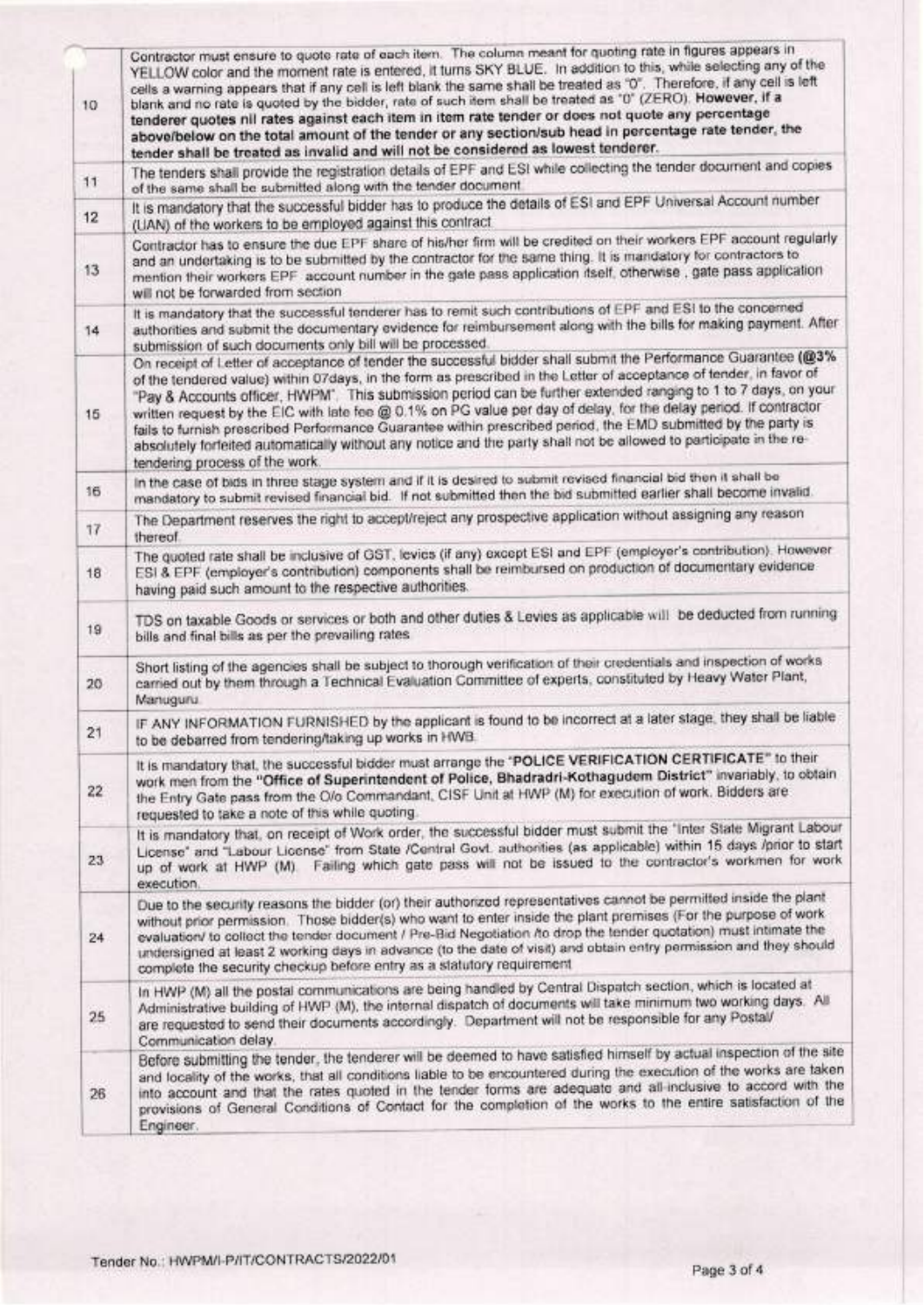| $27 -$                  | The tenderers will examine the various provisions of the Central Goods and Services Tax Act-2017<br>(CGST)/Integrated Goods and Services Tax Act, 2017 (IGST)/Union territory Goods and Service Tax Act, 2017<br>(UTGST)/respective State's State Goods and Service Tax Act, 2017 (SGST) also as notified by Central/State                                                               |  |  |  |  |  |
|-------------------------|------------------------------------------------------------------------------------------------------------------------------------------------------------------------------------------------------------------------------------------------------------------------------------------------------------------------------------------------------------------------------------------|--|--|--|--|--|
|                         | Govt. & as amended from time to time and applicable taxes before binding. Tenders will ensure that full benefit of<br>Input Tax Credit (ITC) likely to be availed by them is duly considered while quoting rates.                                                                                                                                                                        |  |  |  |  |  |
| 28                      | The successful tenderer is liable to be registered under CGST/IGST/UTGST/SGST Act shall submit GSTIN along<br>with other details required under CGST/IGST/UTGST/SGST Act to HWPM immediately after the award of<br>contract, without which no payment shall be released to the contract. The contractor shall responsible for<br>deposition of applicable GST to the concerned authority |  |  |  |  |  |
| 29                      | In case the successful tenderer is not liable to be registered under CGST/IGST/UTGST/SGST Act, the HWPM<br>shall deduct the applicable GST from his/their bills under reverse charge mechanism (RCM) and deposit to the<br>concerned authority                                                                                                                                           |  |  |  |  |  |
|                         | PROSPECTIVE AGENCIES SHALL SATISFY THEMSELVES OF FULFILLING ALL THE NIT CRITERIA BEFORE<br>SUBMISSION OF TENDER. Department reserves the right of non consideration of tender of the agencies not fulfilling<br>the stipulated criteria.                                                                                                                                                 |  |  |  |  |  |
|                         | List of documents to be scanned and uploaded within the period of bid submission.                                                                                                                                                                                                                                                                                                        |  |  |  |  |  |
| $\mathbf{1}$            | Financial turn over certified by CA                                                                                                                                                                                                                                                                                                                                                      |  |  |  |  |  |
| $\overline{\mathbf{z}}$ | Profit and loss statement certified by CA.                                                                                                                                                                                                                                                                                                                                               |  |  |  |  |  |
| 3                       | Latest Bank solvency certificate not less than 40% of the Estimated cost shown in tender                                                                                                                                                                                                                                                                                                 |  |  |  |  |  |
| 4                       | List of SIMILAR WORKS completed in last 7 years indicating: I) Agency for whom executed II) value of work, III)<br>Stipulated and actual time of completion and IV) Work completion / Performance certificate of work orders attached.                                                                                                                                                   |  |  |  |  |  |
| 5                       | List of SIMILAR WORKS in hand indicating I) Agency II) Value of work, III) Stipulated time of completion/present<br>position.                                                                                                                                                                                                                                                            |  |  |  |  |  |
| 6                       | Contractor has to submit undertaking that payment to workers will be done through Bank.                                                                                                                                                                                                                                                                                                  |  |  |  |  |  |
| 7                       | List of Technical staff, equipments & infrastructure available with the firm                                                                                                                                                                                                                                                                                                             |  |  |  |  |  |
| 8                       | Certificates                                                                                                                                                                                                                                                                                                                                                                             |  |  |  |  |  |
| i)                      | Registration certificate, if any                                                                                                                                                                                                                                                                                                                                                         |  |  |  |  |  |
| 哥                       | Certificates of work experience/performance certificates/                                                                                                                                                                                                                                                                                                                                |  |  |  |  |  |
| HO.                     | GST Registration Certificate and acknowledgement of up to date GST filed return.                                                                                                                                                                                                                                                                                                         |  |  |  |  |  |
| $ v\rangle$             | PAN (Permanent Account Number) Registration                                                                                                                                                                                                                                                                                                                                              |  |  |  |  |  |
| 9                       | Details of online payment towards cost of tender processing fee.                                                                                                                                                                                                                                                                                                                         |  |  |  |  |  |
| 10                      | EMD                                                                                                                                                                                                                                                                                                                                                                                      |  |  |  |  |  |
| 11                      | EPF registration certificate                                                                                                                                                                                                                                                                                                                                                             |  |  |  |  |  |
| 12                      | ESI registration certificate                                                                                                                                                                                                                                                                                                                                                             |  |  |  |  |  |
| 13                      | Contractor has to submit undertaking that payment of EPF share of firm on worker's EPF accounts.                                                                                                                                                                                                                                                                                         |  |  |  |  |  |
|                         | (Scanned copy of original certificates to be uploaded)                                                                                                                                                                                                                                                                                                                                   |  |  |  |  |  |
| 14.                     | Valid labor license                                                                                                                                                                                                                                                                                                                                                                      |  |  |  |  |  |

G. Contrary  $l$  $\geq$  $h$ 

(G. Satheesh)<br>
General Manager, HWP (M)<br>
(Signature of the tender inviting authority)<br>
For and on behalf of President of India

Distribution All Notice Boards,<br>Heavy Water Board Website<br>P&AO, HWPM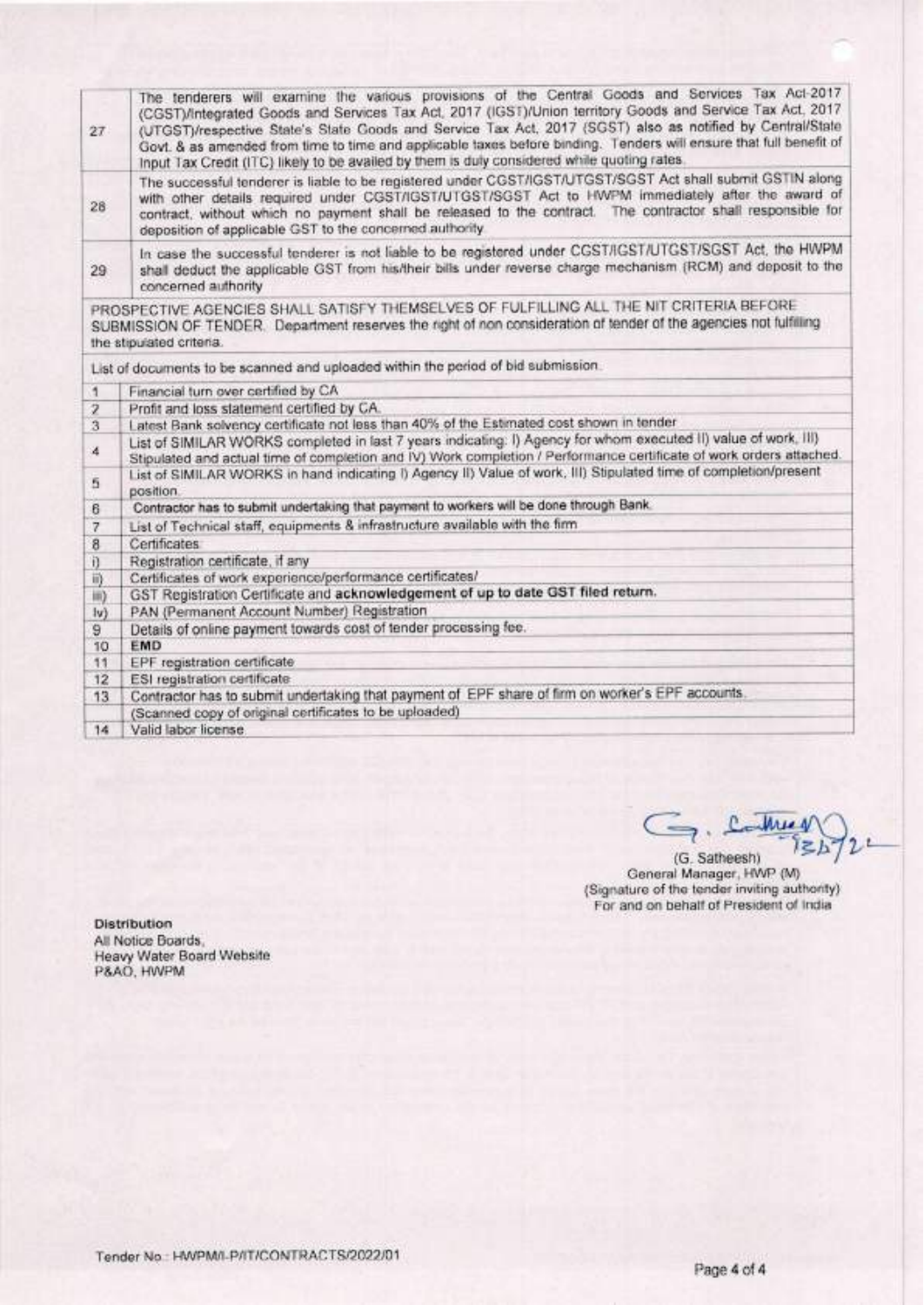# भारत सरकार परमाणु ऊर्जा विभाग<br>भारी पानी संयंत्र(मणुगुरु)

गौतमीनगर दुरभाष : 08745 - 234408/234808 .<br>भवादी कोचामुद्रेम जिला : तेलंगामा दिनांक: /05/2022

र्**ई-टेंडर नोटिस सं. भापासंमानwPM/अईi-पीP/ अईटी IT / अनुबंध CONTRACTS 2022/1**<br>भारत के राष्ट्रपति के लिए ओर उनकी ओर से महाप्रबंधक, भारी पानी संयंत्र (मणुगूरु), गौतमीनगर, पोस्ट: अश्वापुरम 507116,<br>भद्राद्री-कोत्तागुठेम जिला

| 1               | नोटिस सं                                                                                   | भापासंमHWPM/अईl-पीP/ अईटी IT / अनुबंध CONTRACTS 2022/1                                                                                                                                             |  |  |  |
|-----------------|--------------------------------------------------------------------------------------------|----------------------------------------------------------------------------------------------------------------------------------------------------------------------------------------------------|--|--|--|
| $\overline{a}$  | कार्य का नामों                                                                             | एचडब्ल्यूपीएम के कार्य भवन और भूकंपीय स्टेशन के बीच ऑप्टिकल<br>फाइबर बिछाने और स्प्लिसिंग                                                                                                          |  |  |  |
| 3               | निविदा की आंकलित लागत                                                                      | $\overline{6}$ . 4,88,000/-                                                                                                                                                                        |  |  |  |
| $\ddot{a}$      | ई.एम.डी                                                                                    | $\overline{6}$ . 9,760/-                                                                                                                                                                           |  |  |  |
| 5               | कार्य पूर्ण होने की अवधि                                                                   | 2 महीने                                                                                                                                                                                            |  |  |  |
| 6               | निविदा प्रक्रिया शुल्क                                                                     | $-14 - 14$                                                                                                                                                                                         |  |  |  |
| $\mathcal{T}$   | ई.एम.डी प्रस्तुत करना                                                                      | अनुसूचित बैंक द्वारा वेतन और लेखा अधिकारी एचडब्ल्यूपी (एम) के पक्ष में जारी<br>डीडी/एफडीआर के रूप में, एसबीआई, एचडब्ल्यूपी (एम) शाखा पर तैयार किया गया।                                            |  |  |  |
| $8^{\circ}$     | निष्पादन गारेटी (पीजी) एवं<br>प्रत्याभूति जमा (एसडी)                                       | निविदित राशि का 3% पीबीजी + 2.5% एसडी                                                                                                                                                              |  |  |  |
| 9               | प्रतिभूति जमा के लिए गारंटी अवधि                                                           | छह महीने                                                                                                                                                                                           |  |  |  |
| 10              | निविदा ड्राइंग के साथ निविदा<br>दस्तावेजों को देखने और ठाऊनलोड<br>करने की निर्धारित दिनांक | निविदा दस्तावेज/प्रपत्र https://eprocure.gov.in/eprocure/app वेबसाइट से<br>20 04 2022 (10.00 बजे) से देखे और डाउनलोड किए जा सकते हैं।<br>निविदा को www.hwb.gov.in वेबसाइट पर केवल देखा जा सकता है। |  |  |  |
| a)              | पीडीएफ फार्मेट में निविदा दस्तावेज़<br>को नि:शुल्क देखना                                   | कृपया यहां दिए गए निर्देशों का पालन करें<br>https://eprocure.gov.in/eprocure/app                                                                                                                   |  |  |  |
| b)              | निविदा में भाग लेने के लिए एक्सेल<br>फार्मेंट में निविदा दस्तावेज़ों का क्रय               | कपया यहां दिए गए निर्देशों का पालन करें<br>https://eprocure.gov.in/eprocure/app                                                                                                                    |  |  |  |
| 11              | बोली पूर्व स्पष्टीकरण दिनांक                                                               | बुलाने से पूर्व इच्छुक निविदाकर्ताओं के संदेह यदि कोई है, को दूर करने की<br>तिथि दिनांक 26.05.2022 (14.00 बजे से 16:00 बजे तक).                                                                    |  |  |  |
| 12              | ऑन लाइन निविदाओं को जमा<br>करने की अंतिम तिथि एवं समय                                      | 31.05.2022, 14:00 बजे तक या इससे पूर्व                                                                                                                                                             |  |  |  |
| 13 <sup>1</sup> | निविदा प्रक्रिया शुल्क एवं ईएमडी<br>हेतु मूल डीडी/बीसी/पीओ जमा<br>कराने की अंतिम तिथि आदि  | उप महाप्रबंधक (पी), भारी पानी संयंत्र, (मणुगूरु) कार्यालय में दिनांक 06.06.2022<br>(14.00 बजे) तक या इससे पूर्व।                                                                                   |  |  |  |
| 14              | तकनीकी बोली ऑन लाइन खोलने<br>की अंतिम तिथि                                                 | 05.05.2022, 14:30 बजे के बाद                                                                                                                                                                       |  |  |  |
| 15.             | पात्र बोलीकर्ताओं की विलीय बोलियाँ<br>को खोलने की अंतिम तिथि                               | पात्र बोलीकताओं को सूचित किया जाएगा।                                                                                                                                                               |  |  |  |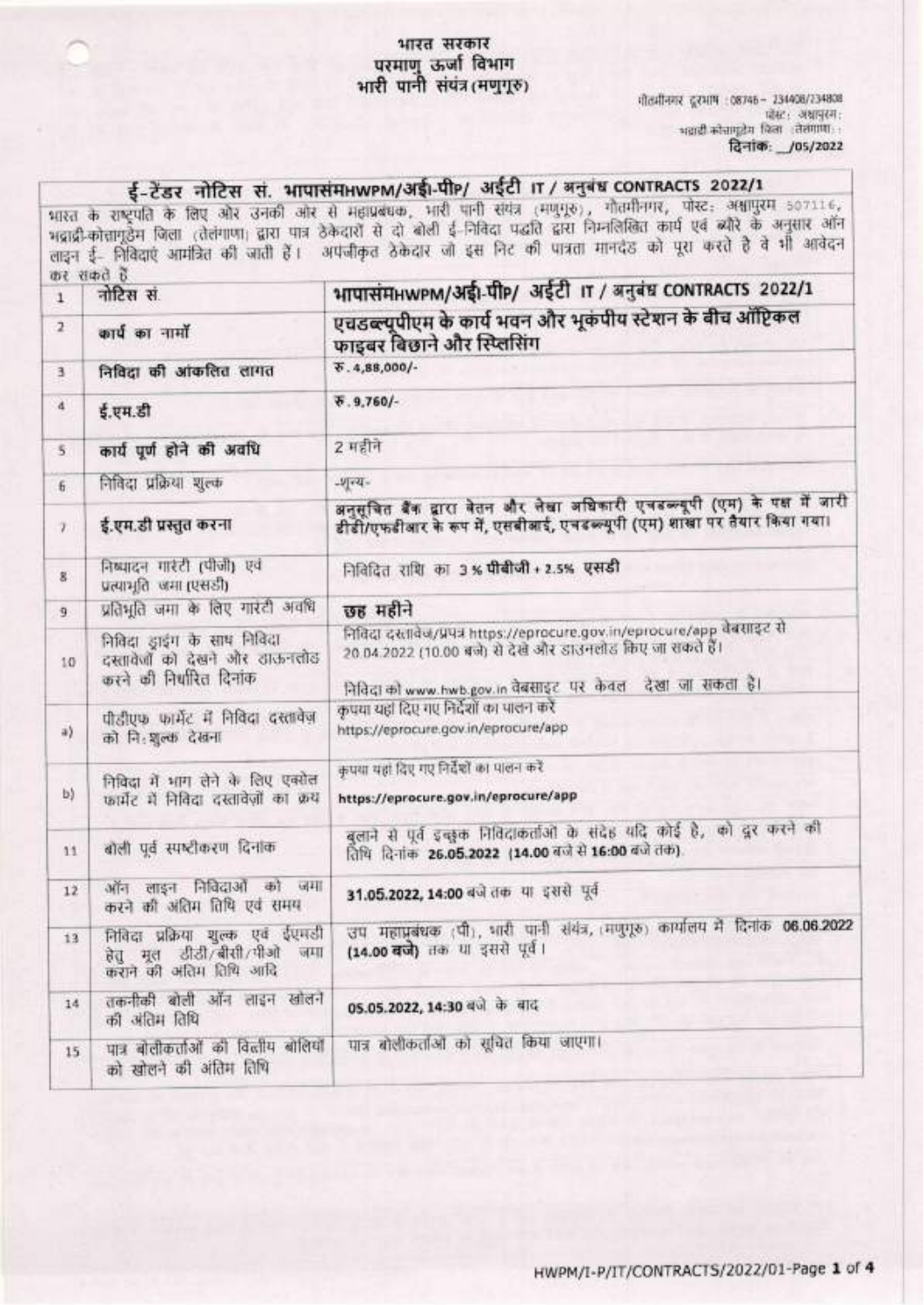| 16                     | उक्त कार्यों के लिए बोली वित्तीप बोली खोलेने की तारीख से स्वीकृति हेतु 90 <b>दिनों</b> तक अवधि तक रहेगा ।  यदि कोई<br>बोलीकर्ता अपने बोली उक्त तारीख तक या आशय. पत्र जारी करने तक जो भी पहले हो वापस लेते हैं  या बोली के शर्तों<br>में कोई आशोधन करते है <sub>ं</sub> जो सरकार को स्वीकार्य नहीं है तब सरकार बिना कोई पूर्वाप्रह के 50% की बयाना जब्दा<br>करने का अधिकार होगा । इसके अलावा बोलीकर्ता को पुनःबोली (रि बिडिंग) के प्रोसेस के कार्प में भाग हेने हेतु<br>अनुमति नहीं दी जाएगी ।         |  |  |  |  |
|------------------------|-------------------------------------------------------------------------------------------------------------------------------------------------------------------------------------------------------------------------------------------------------------------------------------------------------------------------------------------------------------------------------------------------------------------------------------------------------------------------------------------------------|--|--|--|--|
|                        | नोट Notes:                                                                                                                                                                                                                                                                                                                                                                                                                                                                                            |  |  |  |  |
|                        | निविदा अधिसूचना एवं दस्तावेज वेबसाइट https://eprocure.gov.in/eprocure/app पर उपलब्ध हैं।<br>1.                                                                                                                                                                                                                                                                                                                                                                                                        |  |  |  |  |
| $\mathbf{1}$           | केवल फंनीकृत ठेकेदार निविदाओं को खरीद/डाऊनलोड/अपलोड या जमा करा सकते हैं।                                                                                                                                                                                                                                                                                                                                                                                                                              |  |  |  |  |
| 3.                     |                                                                                                                                                                                                                                                                                                                                                                                                                                                                                                       |  |  |  |  |
|                        | इच्छुक एजेंसियां इस वेबसाइट पर पंजीकरण कर सकती हैं।                                                                                                                                                                                                                                                                                                                                                                                                                                                   |  |  |  |  |
|                        | हर समय सहायता/रपष्टीकरण हेतु संपर्क करें 24 x 7<br>4.<br>1. श्री. भूषन बोरसे: 7276665878 (bhushanborse2411@gmail.com)<br>2. श्री. मयुर जाधव: 9404212555 (mayurj642@gmail.com)                                                                                                                                                                                                                                                                                                                         |  |  |  |  |
| S.                     | अन्य जानकारी हेतु कृपया संपर्क करें (08746) 234403 / 234450 / 234799, फैक्स (08746) 224833 । कार्यातपीन समय में ही। या ईमेल<br>gm@man.hwb.gov.in और प्रितितिपि dymm ip@man.hwb.gov.in को प्रितितिपि प्रे षित                                                                                                                                                                                                                                                                                          |  |  |  |  |
| $\mathbf{1}$           | ठेकेदार जो निम्नलिखित अपेक्षाओं की पूर्ति करते हैं वे ही केवल पात्र होंगे। (संपुक्त उद्यम स्वीकार्य नहीं होंगे)                                                                                                                                                                                                                                                                                                                                                                                       |  |  |  |  |
| A                      | सरकारी/अर्धसरकारी संगठनों जैसे डीएई/बीएआरसी/सीपीटब्ल्यू एमईएस, वीएसएनएल, रेलवे आदि के साथ उपयुक्त श्रेणी का पंजीकरण<br>या रामान प्रकृति के कार्य को करने का अनुभव                                                                                                                                                                                                                                                                                                                                     |  |  |  |  |
| B.                     | दिनाक 31.10.2021 से गत 87 वर्षों में नीचे दिए गए कार्यों को संतोषजनक रूप से पूर्ण किया जाना चाहिए                                                                                                                                                                                                                                                                                                                                                                                                     |  |  |  |  |
|                        | 1. हतीन समान कार्य पूर्ण किए गए हो जिनमें से प्रत्येक की अंकलित लागत 40 प्रतिषात से कम - नहीं हो। या<br>।। दो - समान कार्य पूर्ण किए गए हो जिनमें से प्रत्येक की आंकलित लागत 60 प्रतिशत से कम - नहीं हो । या<br>16) एक समान कार्य पूर्ण किया गया हो जिसकी आंकलित लागत 60 प्रतिशत से कम- नहीं हो।                                                                                                                                                                                                      |  |  |  |  |
|                        | 'समान कार्य'' का अर्थ है भूमिगत केवल विछाने और लैन सेटअप, ओएफसी स्प्तिर्सिंग आदि जैसे कार्य                                                                                                                                                                                                                                                                                                                                                                                                           |  |  |  |  |
| C                      | आईटीसीसी के अनुसार गत 5 वर्षों का वार्षिक टर्नओवर या लाभ या हानि विवरण (गत तीन क्यों का ओसत वार्षिक टर्न ओवर निविदा<br>में दी गई आंकलित लागत का कम से कम 50% होना चाहिए और दिनाक 31.03.2020 (गत विलीय वर्ष) को समाप्त गत 5 वर्षों के<br>दौरान कोई हानि 2 से अधिक वर्षों में न हुई हो।                                                                                                                                                                                                                 |  |  |  |  |
| D.                     | किसी भी अनुसूचित बैंक से कार्य की आंकलित लागत के 40 प्रतिशत का नवीनतम सालवेंसी प्रमाण पत्र। निविदा खोलने की तारीख से एक<br>वर्ष के अंदर जारी नवीनतम सालाँसी प्रमाण पत्र                                                                                                                                                                                                                                                                                                                               |  |  |  |  |
| E.                     | वर्तमान में किए जा रहे एवं गत 7 वर्षों के दौरान किए गए कार्य जिसमें इनका उल्लेख हो 1) किस एजेंसी के लिए कार्य किया गया<br>है, ii) कार्य का मूल्य iii) नियोरित एवं वास्तविक कार्यपूर्ण अवधि या कार्य की वर्तमान स्थिति                                                                                                                                                                                                                                                                                 |  |  |  |  |
| $\downarrow$           | समय पर कर्ला पूर्ण करने के लिए एजें से द्वारा रखे गए निर्माण संबंध, महीनहीं, उपकारों, अतिरिक्त एवं अवसंस्थानात्मक सुविधाओं की सूची                                                                                                                                                                                                                                                                                                                                                                    |  |  |  |  |
| G<br>H                 | जिन तकनीक स्टापा को उन्होंने रखा है, उनकी सूची।                                                                                                                                                                                                                                                                                                                                                                                                                                                       |  |  |  |  |
| $\left  \right\rangle$ | प्रभाण पत्र : (मूल प्रमाण पत्नों को रकेन काँपी अपलोट की आए। बोली संरक्षा प्रपत्र के साथ मूल प्रतियाँ प्रस्तुत किया जाएं ।<br>कार्थ-निष्पादन/कार्य-पूर्ण होने का प्रमाण पत्र                                                                                                                                                                                                                                                                                                                           |  |  |  |  |
| $ 0\rangle$            | जीएसटी पंजीकरण प्रमाणपत्र और अद्यतन जीएसटी रेटन की पावती ।                                                                                                                                                                                                                                                                                                                                                                                                                                            |  |  |  |  |
| iiil                   | टिन पंजीकरण                                                                                                                                                                                                                                                                                                                                                                                                                                                                                           |  |  |  |  |
| $ v\rangle$            | पैन (स्थायी) लेखा संख्या) पंजीकरण                                                                                                                                                                                                                                                                                                                                                                                                                                                                     |  |  |  |  |
| V)                     | ठेकेदार का ईपीएफ पंजीकरण संख्या                                                                                                                                                                                                                                                                                                                                                                                                                                                                       |  |  |  |  |
| Vij                    | ठेकेदार का ईएसआई पंजीकरण संख्या                                                                                                                                                                                                                                                                                                                                                                                                                                                                       |  |  |  |  |
| 2.7                    | आवेदन करने वाले बोलीकर्ता अनुच्छेद-। "संविदा की शर्ते एव खडी" की नोटिस आयंत्रण निविदाओं के अनुसार शर्तें अवश्य ध्यान से<br>पढ़नी नाहिए। यदि वह स्वयं को को पात्र समझता है और उसके पास सभी अपेक्षित दस्तावेज हैं केवल तब ही उसे अपनी बोली प्रस्तुत<br>करनी चाहिए। विभाग के पास यह पूर्ण अधिकार है कि वह उन एजेंसियों के निविदा दस्तावेजों पर विचार- नहीं कर सकती है जिन्होंने<br>एनआईटी की बिहिताओं पूरा नहीं किया है / या गत समय में उनके द्वारा किए गए कार्य के बारे में प्रतिकूल रिपोर्ट पाई गई हो। |  |  |  |  |
| 3.                     | निविदाकर्ता के लिए सूचना और अनुदेश को वेबसाइट पर रखा गया है टेण्डर कामजात का एक भाग होगा।                                                                                                                                                                                                                                                                                                                                                                                                             |  |  |  |  |
| $\ddot{+}$             | निविदा दस्तावेज जिसमें किए जाने वाले कार्यों की घोजनाएं, विनिर्देश, मात्राओं की अनुसूची शामिल हैं और अनुपालन की जाने वाली<br>संविदा की शर्तें एवं अन्य आवश्यक दरसावेज www.eprocure.gov.in/eprocure/app वैबसाइट पर देखी एवं डाऊनलोड की जा सकती है<br>और बेबसाइट www.hwb.gov.in पर निशुल्क देखी जा सकती है। निविदा ड्राइंग को डाऊनलोड़ डाक शुल्क; करने के लिए बेबसाइट                                                                                                                                   |  |  |  |  |
| $5^{\circ}$            | www.eprocure.gov.in/eprocure/applik अपलोड किया गया है। (यदि निविद्य दस्तावेजो में कहीं उल्लेख किया गया हो।<br>बोली को ऑनलाइन तभी अपतोड किया जा सकता है जब आवश्यक रकेन किए गए दस्तावेजों जैसेई एम. डी आदि को अदा किया गया                                                                                                                                                                                                                                                                              |  |  |  |  |
| $\kappa$               | जिन ठेकेदारों का उपर्युक्त केस्साइट पर पंजीकरण नहीं है उनसे अनुरांध है कि वे पंजीकरण करा लें। यदि आवश्यक है तो वे<br>वेबसाइट पर उपलब्ध सूचना के अनुसार ऑन लाइन बोली लगाने का प्रशिक्षण प्राप्त कर राकते हैं।                                                                                                                                                                                                                                                                                          |  |  |  |  |

HWPM/I-P/IT/CONTRACTS/2022/01-Page 2 of 4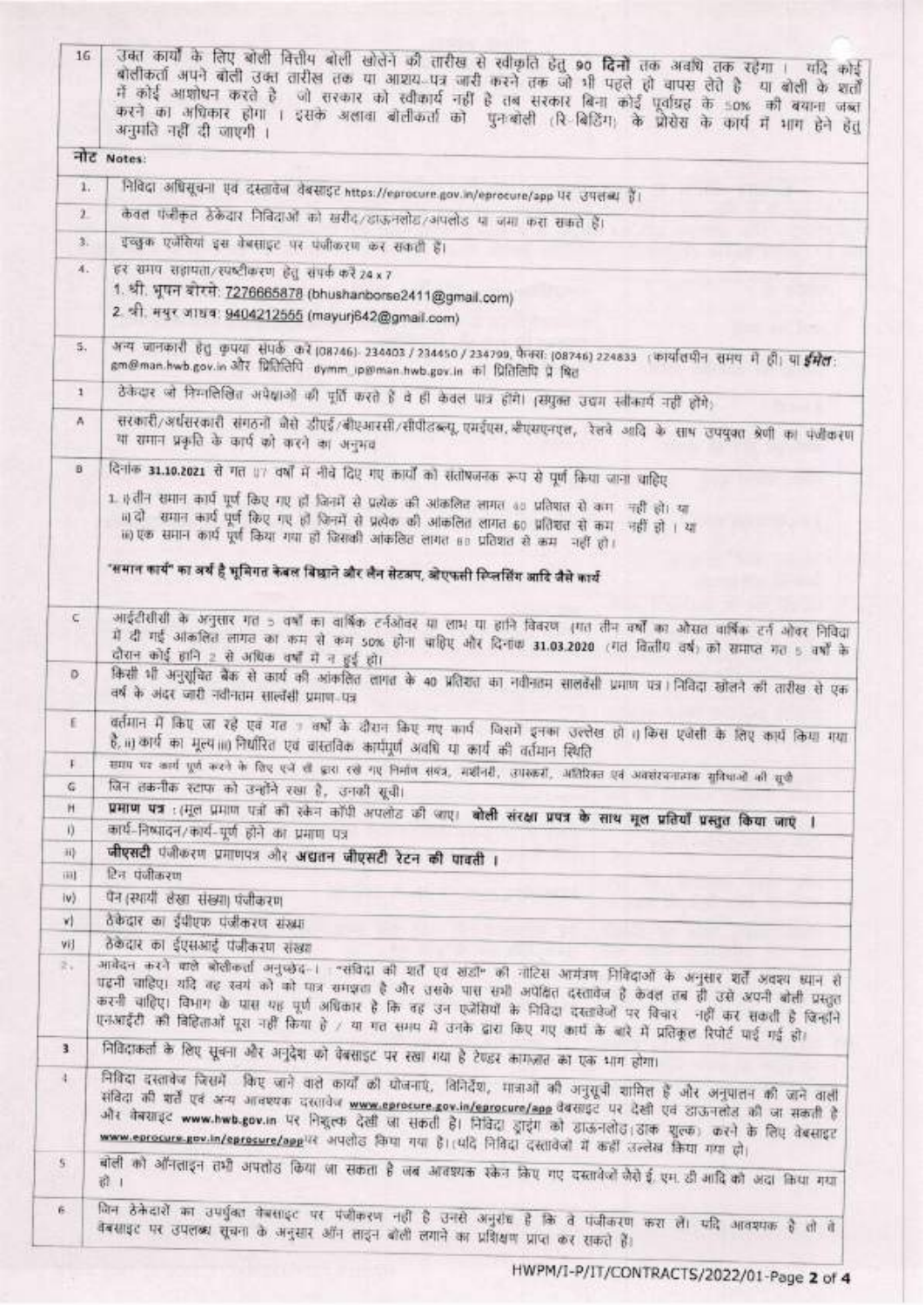| $\mathbf{Y}$    | आवेदन करने वाले बोलीकर्ता के पास बोली प्रस्तुत करने के लिए मान्य श्रेणी-111 डिजि टल इस्ताक्षर होने चाहिए।                                                                                                                                                                                                                                                                                                                                                                                                                                                                                                                                                                                                                                                      |  |  |  |  |
|-----------------|----------------------------------------------------------------------------------------------------------------------------------------------------------------------------------------------------------------------------------------------------------------------------------------------------------------------------------------------------------------------------------------------------------------------------------------------------------------------------------------------------------------------------------------------------------------------------------------------------------------------------------------------------------------------------------------------------------------------------------------------------------------|--|--|--|--|
| $8 -$           | खोले जाने की दिनांक पर   तेकेदार तीगिन कर सकता है और बोली खोलने की प्रक्रिया देख सकता है।                                                                                                                                                                                                                                                                                                                                                                                                                                                                                                                                                                                                                                                                      |  |  |  |  |
| 9               | विलीप टर्न ऑवर का प्रमाण पत्र बोली प्रस्तुत करने के समय ठेकेदार तीए से गत तीन वर्षों या बोली -दस्तावेज में निर्धारित अवधि का<br>वित्तीय टर्न ऑवर प्रमाण पत्र अपलोड कर सकता है और आवश्यकता होने पर अन्य ब्यौरे तकनीकी बोली खोलने के बाद अपलोड<br>किए जा सकते हैं। तुलन पत्रक का पूर्ण बंडल अपलोड करने की आवश्यकता नहीं है। <b>सी ए. द्वारा जारी मूल प्रमाणपत्र की प्रति</b><br>ई.एम.डी के साथ प्रस्तुत करें।                                                                                                                                                                                                                                                                                                                                                    |  |  |  |  |
| 10              | ठेकेदार प्रत्येक मद की दर को कोट करें। अंको में कोट किया गया कॉलम को पीले रंग से दिखाया गया है और पदि क्षणिक ।मूमेंट)<br>दर भरी जाती है तो इसका रंग आसमानी हो जाता है। इसके अतिरिक्त किसी सेल को सलेक्ट करते समय कोई चेतावनी आती है कि<br>कोई सेल खाली छूट गया है तो उसकी प्रविष्टि "0" समझी जाएगी। अत: यदि कोई सेल खाली छूट जाती है और बोलीकर्ता द्वारा<br>कोई भी दर कोट नहीं की जाती है तो ऐसे गदों की दर को "0" ।शून्य) माना जाएगा ।फिर भी यदि कोई टेंडर आइटम दर<br>टेंडर में प्रत्येक आइटम के खिलाफ शून्य दर का उद्धरण करता है या निविदा की कुल राशि पर किसी भी प्रतिशत से ऊपर / नीचे<br>कोई प्रतिशत नहीं उद्धृत करता है या प्रतिशत दर निविदा में किसी भी खंड / उप प्रमुख के रूप में निविदा को अमान्य माना<br>जाएगा और सबसे कम निविदाकार नहीं माना जाएगा।। |  |  |  |  |
| 11              | निविदा दस्तावेज लेते समय ठेकेदार को ईफीएफ एवं ईएराआईं पंजीकरण के विवरण देना होगा और निविदा दस्तावेज के साथ प्रस्तुत करना                                                                                                                                                                                                                                                                                                                                                                                                                                                                                                                                                                                                                                       |  |  |  |  |
| 12              | पह अनिवार्य है कि इस ठेके के लिए तैनात कॉमैयों के ईएसाई एवं ईपीएफ यूनिवर्सित लेखा संख्या ।यूएएन। के विवरण को प्रस्तुत करना होगा                                                                                                                                                                                                                                                                                                                                                                                                                                                                                                                                                                                                                                |  |  |  |  |
| 13              | ठेकेदार को यह सुनिश्चित करना होगा कि उनके कामगारों के ईपीएफ उनके खाते में नियमित रूप से जमा होना चाहिए और इस संबंध में<br>अंडरटेकिंग प्रस्तुत करना होगा । ठेकेदारों के अपने कामगारों के ईपीएफ लेखा संख्या गेटे पास आवेदन में ही देना अनिवार्य होगा यदि ऐसा न<br>करने पर अनुभाग से गेट पासआवेदन अग्रेषित नहीं किया जाएगा ।                                                                                                                                                                                                                                                                                                                                                                                                                                      |  |  |  |  |
| 14              | यह अनिवार्य है कि निविद्याकार ईपीएफ एवं ईएसाई अंशदान को देना होगा और उसका भुगतान हेतु बिल को प्रस्तुत करते समय दस्तावेजी<br>प्रमाण प्रस्तुत करना होगा । उक्त प्रकार के दस्तावेज प्रस्तुत करने के बाद ही बिल पर कार्रवाई की जाएगी ।                                                                                                                                                                                                                                                                                                                                                                                                                                                                                                                             |  |  |  |  |
| 15              | निविदा की स्वीकृति पत्र की प्राप्ति पर सफल बोलीदाता को 07 दिनों के भीतर निष्कदन गारंटी (निविदा मूल्य का @3%) प्रस्तुत करना होगा, जैसा कि निविदा की<br>स्वीकृति पत्र में निधोरित प्रपन्न में निधोरित किया गया है, "वेतन और लेखा अधिकारी, एचडब्ल्युपीएम" के पक्ष में।  देरी की अवधि के लिए प्रति दिन पीजी मूल्य पर<br>0.1% की दर से विलंब शुल्क के साथ ईआईसी द्वारा आपके लिखित अनुरोध पर इस सबमिशन अवधि को 1 से 7 दिनों तक बढ़ाया जा सकता है। यदि ठेकेदार<br>निर्धारित अवधि के भीतर निर्धारित निष्पादन गारेटी प्रस्तुत करने में विफल रहता है, तो पार्टी द्वारा प्रस्तुत ईएमडी बिना किसी नोटिस के खचालित रूप से जब्त हो<br>जाता है और पार्टी को काम की पुन: निविदा प्रक्रिया में भाग लेने की अनुमति नहीं दी जाएगी।                                                |  |  |  |  |
| $-16$           | तीन चरणीय प्रणाली में बोली की स्थिति में और पदि संशोधित वित्तीय बोली प्रस्तुत करने के इच्चुक हैं तो यह आवश्यक होगा कि वे<br>संशोधित विलीय बोली प्रस्तुत करें। मंदि नहीं प्रस्तुत की जाती है तो पूर्व में जमा की गई बोली को अमान्य हो जाएंगी।                                                                                                                                                                                                                                                                                                                                                                                                                                                                                                                   |  |  |  |  |
| 17 <sup>°</sup> | विभाग के पास यह अधिकार है कि वे बिना कोई कारण बताए किसी संभावित आवेदन को स्वीकार करें या अस्वीकार करे ।                                                                                                                                                                                                                                                                                                                                                                                                                                                                                                                                                                                                                                                        |  |  |  |  |
| 18              | उद्घृत दर में जीएसटी लेबीज़ (अगर कोई हो) ईएसआई और ईपीएफ (नियोक्ता का योगदान) को छोड़कर शामिल है । हालांकि ईएसआई<br>और ईपीएफ की प्रतिपूर्ति संबंधित प्राधिकारियों को भुगतान करने वाले दरतावेजी सबूत प्रस्तुत करने पर कीजाएगी।                                                                                                                                                                                                                                                                                                                                                                                                                                                                                                                                   |  |  |  |  |
| 19              | कर योग्य वस्तुओं या करों या सेवाओं या दोनों एवं अन्य पर लागू टीडीएस, लागू शुल्क और लेवी मौजूदा दरों के अनुसार चालू बिलों और<br>अंशिम बिलों से कटौती की जाएगी ।                                                                                                                                                                                                                                                                                                                                                                                                                                                                                                                                                                                                 |  |  |  |  |
| 20              | एजेंसियों की छटनी भारी पानी संयंत्र।मणुगुरू)द्वारा गठित विशेषज्ञों की तकनीकी मूल्यांकन समिति द्वारा उनके प्रत्ययों एवं किए गए कार्यों<br>के निरीक्षण के माध्यम से की जाएगी।                                                                                                                                                                                                                                                                                                                                                                                                                                                                                                                                                                                    |  |  |  |  |
| 21              | बाद में यह पता चलता है कि आवेदक द्वारा दी गई कोई सूचना गलत है तो उन्हें टेंडरिंग/भापाबो में कार्य करने से वंचित कर<br>दिया जाएगा।                                                                                                                                                                                                                                                                                                                                                                                                                                                                                                                                                                                                                              |  |  |  |  |
| 22              | यह अनिवार्य है कि सफल बोलीकर्ता कार्य करने वाले अपने कार्मिकों के लिए भारी पानी संयंत्र, मणुगूरु स्थित कमोडेंट, सीआईएसएफ इकाई<br>कार्यालय से प्रवेश गेट पास प्राप्त करने हेतु अनिवार्य रूप से "पुलिस अधीक्षक कार्यालय, भद्राड़ी - कोत्तागुडेम जिला" से "पुलिस सत्यापन<br>प्रमाणपत्र की व्यवस्था करें ।                                                                                                                                                                                                                                                                                                                                                                                                                                                         |  |  |  |  |
| 23              | पह अनिवार्य है कि कार्य आदेश मिलने पर भापास, मणुगुरु में कार्य प्रारंभ करने के पूर्व/15 दिनों के भीतर सफल बोलकर्ता अनिवार्य रूप से<br>राज्य / केंद्र सरकार के प्राधिकारियों से अंतरराज्यीय प्रवासी मजदूर लाइसेंस और मजदूर लाइसेंस प्रस्तुत करें। ऐसा न करने पर कार्य करने<br>के लिए कॉट्रैक्टर के कामगारों को गेट पास जारी नहीं किया जाएगा                                                                                                                                                                                                                                                                                                                                                                                                                     |  |  |  |  |
| 24              | सुरक्षा कारणी से बोली लगाने वाले को अथवा उनके प्रतिनिधियों को पूर्व अनुमति लिए बगैर सपत्र के भीतर प्रवेशकों अनुमति नहीं होगी ।<br>बोली लगाने वाले जो संगंत परिसरों (कार्प मूल्यांकन के प्रयोजन हेतू/निविदा दस्तावेज तेने के लिए/पूर्व-बोली बातचीत ) में आना चाइते हैं उन्हें<br>अधोइस्तक्षरी को कम से कम दी दिन।आगमन तिथि से) पहले अवश्य सूचित करें और प्रवेश हेतु अनुमति प्राप्त करें तथा वे प्रवेश करने से<br>पहले साबिधिक आवश्यकता के रूप में सुरक्षा जाँचपूरी कराएं                                                                                                                                                                                                                                                                                        |  |  |  |  |
| $25 -$          | भापासे।म: में सभी डाक पत्र व्यवहार केंद्रीय प्रेषण अनुभाग द्वारा किए जा रहे हैं जोकि भाषासंत्म) के प्रशासनिक भवन में स्थित हैं,दस्तावेजो<br>के आन्तरिक प्रेषण में दो कार्यदिवसों का समय लगता है । सभी से अनुरोध है कि वे अपने अपने दस्तावेजों को तदनुसार भेजें । विभाग<br>किसी भी प्रकार से डाक/पत्र व्यवहार में निलम्ब के लिए चिम्मेदार नहीं होगा ।                                                                                                                                                                                                                                                                                                                                                                                                           |  |  |  |  |
|                 |                                                                                                                                                                                                                                                                                                                                                                                                                                                                                                                                                                                                                                                                                                                                                                |  |  |  |  |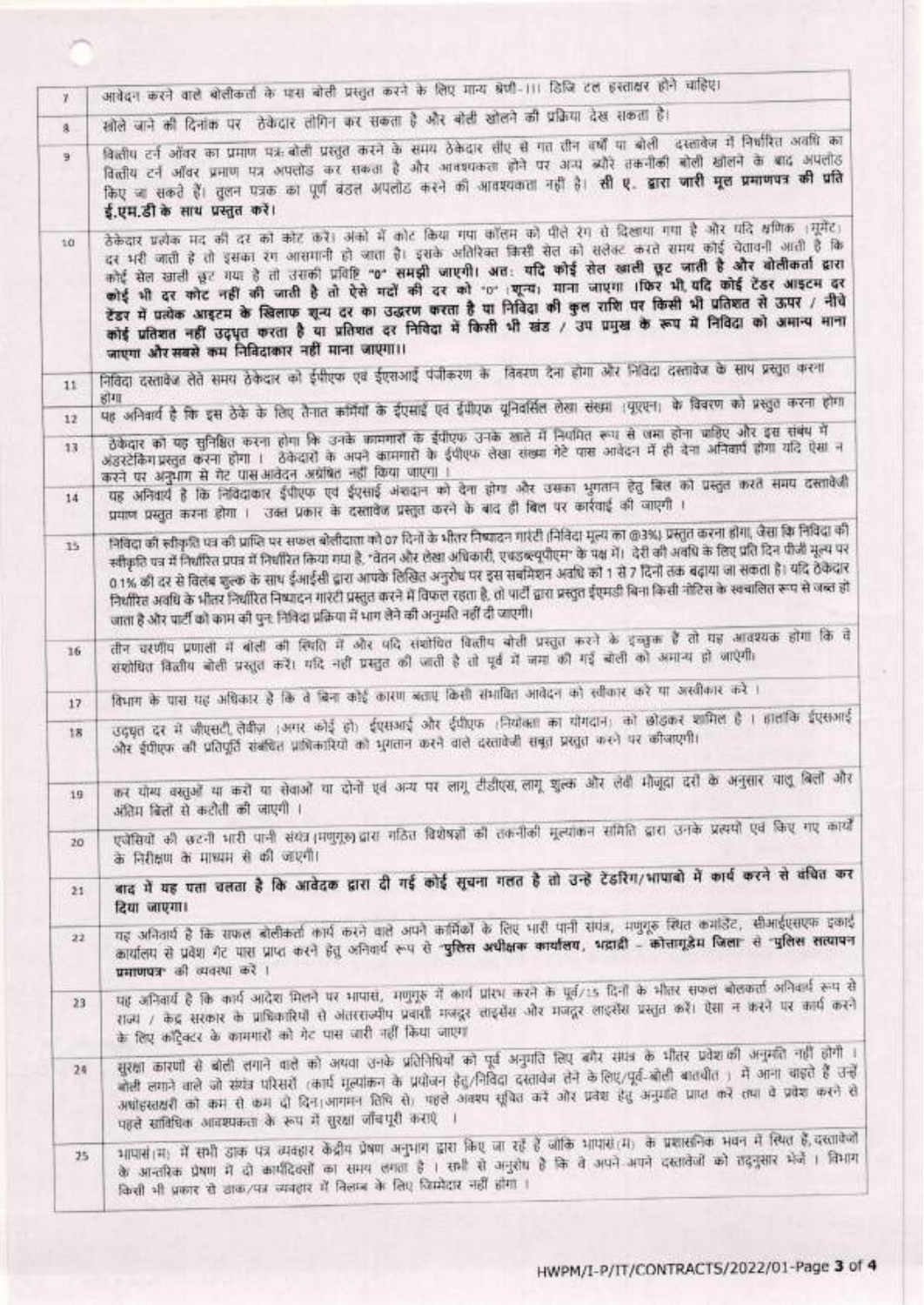|              | 26<br>निविदा प्रस्तुत करने से पहले निविदाकर्ता साइट और कार्यों के क्षेत्र का वास्तविक निरीक्षण कर खुद संतुष्ट हुआ माना जाएगा, सभी शर्ता की<br>उत्तरदायी कार्यों के निष्पादन के दौरान ध्यान में रखा जाएगा और नितिदा फॉर्म में दी गई दरें ठेके की सामान्य शर्ते के प्राक्शनों के साथ<br>काम पूरा करने के लिए अभियंता की पूरी संतुष्टि हेतु पर्याप्त और सब मिलाकर है ।           |  |  |  |  |  |
|--------------|-------------------------------------------------------------------------------------------------------------------------------------------------------------------------------------------------------------------------------------------------------------------------------------------------------------------------------------------------------------------------------|--|--|--|--|--|
| 27.          | केंद्रीय माल और रोबा कर अधिनियम 2017 (सीजीएसटी) / एकीकृत माल और सेवा कर अधिनियम, 2017 (आईजीएसटी) / संघ क्षेत्र के<br>सामान और रोबा कर अधिनियम, 2017 :यूटीजीएसटी: / संबंधित राज्य के राज्य माल और सेवा कर अधिनियम, 2017 :एसजीएसटी: के रूप                                                                                                                                      |  |  |  |  |  |
|              | में भी केंद्रीय / राज्य सरकार द्वारा अधिसुचित और बोली के पूर्व समय समय पर संशोधन और लागू कर । निविदाकर्ता यह सुनिश्चित करें कि<br>इन्पुट टैक्स क्रेडिट (आईटीसी) का लाभ उनके द्वारा लिया जा सकता है,वैसे दरों को उद्धृत करते हुए माना जाता है ।                                                                                                                                |  |  |  |  |  |
| 28           | सफल निविदाकर्ता सीजीएसटी 7 आईजीएसटी 7 धूटीजीएसटी 7 एसजीएसटी अधिनियम के तहत पंजीकृत होने के लिए उत्तरदायी है,ठेका प्रदान<br>करने के दुस्त बाद सीजीएसटी / आईजीएसटी / यूटीजीएसटी / एसजीएसटी अधिनियम के तहत आवश्यक अन्य विवरण के साथ ही भापासम<br>को सौंपैगा जिसके बिना कोई भुगतान जारी नहीं किया जाएगा। संबंधित प्राधिकारियों को लागू जीएसटी जमा के लिए ठेकेदार जिम्मेदार होगा । |  |  |  |  |  |
| $29-$        | यदि सफल निविदाकर्ता सीजीएसटी / आईजीएसटी / यूटीजीएसटी / एसजीएसटी अधिनियम के तहत पंजीकृत नहीं है तो भापासम रिवर्स बार्ज<br>मैकेनिका (आरसीएम) के तहत अपने बिलों से लागू जीएसटी कटोती की जाएगी और सब्हीरेत प्राधिकरण को जगा किया जाएगा ।                                                                                                                                          |  |  |  |  |  |
|              | संभावित एजेंसियां स्वयं इस बात से संतुष्ट हो जाएं कि उन्होंने निविदा प्रस्तुत करने से पूर्व एनआईटी के सभी मापदंडी को पूरा कर लिया है। किशन<br>के पास यह अधिकार है कि निश्तीरित मापदंडों को पूरा न करने वाली एजेसियों की निविदाओं पर विचार नहीं कर सकता है।                                                                                                                    |  |  |  |  |  |
|              | बोली प्रस्तुत करने की अवधि के अंदर स्केन एवं अपलोड किए जाने वाले दस्तावेजों की सूची                                                                                                                                                                                                                                                                                           |  |  |  |  |  |
| $\ddot{1}$   | सीए द्वारा प्रमाणित विलीय टर्न ओवर                                                                                                                                                                                                                                                                                                                                            |  |  |  |  |  |
| z.           |                                                                                                                                                                                                                                                                                                                                                                               |  |  |  |  |  |
|              | सीए द्वारा प्रमाणित लाभ एवं हानि विधरण                                                                                                                                                                                                                                                                                                                                        |  |  |  |  |  |
| $\mathbf{3}$ | नवीनतम बैंक सोलवेंसी प्रमाण जो कि निविदा में दर्शाई अफलित लागत के 40% से कम नहीं हो । निविदा खोलने की तारीख से एक वर्ष<br>के अंदर जारी नवीनतम सालोसी प्रमाण पत्र                                                                                                                                                                                                              |  |  |  |  |  |
| 4            | 0 गत 7 वर्षों के दौरान किए गए कार्य जिसमें इनका उल्लेख हो 11 किस एजेंसी के लिए कार्य किया गया है 11) कार्य<br>का मुल्य ॥॥)<br>निर्धारित एवं वास्तविक कार्यपूर्ण अवधि iv)कार्य पूर्ण करने/कार्य आदेश का निष्पादन प्रमाणपत्र संलग्न करें.                                                                                                                                       |  |  |  |  |  |
| 5.1          | वर्तमान में किए गए कार्यों की सूची जिसमें इनका उल्लेख हो ।। एजेंसी का नाम 11) कार्य का मूल्य 111) नियंत्रित एवं वास्तविक कार्यपूर्ण                                                                                                                                                                                                                                           |  |  |  |  |  |
| Б.           | ठेकेदार को अंडरटेकिंग देना होगा कि वे कार्मिकों को भुगतान बैंक द्वारा किया जाएगा ।                                                                                                                                                                                                                                                                                            |  |  |  |  |  |
| $\tau$       | तकनीकी स्टॉफ, फर्म के पास मौजूद तपस्करों एवं अवसंरचना को सूची                                                                                                                                                                                                                                                                                                                 |  |  |  |  |  |
| ē.           | प्रमाण पत्र                                                                                                                                                                                                                                                                                                                                                                   |  |  |  |  |  |
| 4            | पंजीकरण प्रमाण पत्र यदि कोई है तो                                                                                                                                                                                                                                                                                                                                             |  |  |  |  |  |
| H1           | कार्यं अनुभव/कार्य-निष्पादनं प्रमाणपत्र                                                                                                                                                                                                                                                                                                                                       |  |  |  |  |  |
| iii)         |                                                                                                                                                                                                                                                                                                                                                                               |  |  |  |  |  |
| IV)          | जीएसटी पंजीकरण का प्रमाण पत्र और अद्यतन जीएसटी रेटन की पावती ।<br>पेन (स्थायी लेखा सख्या) पंजीकरण                                                                                                                                                                                                                                                                             |  |  |  |  |  |
| ä.           | निविदा प्रक्रिया शुल्क हेतु ऑनलाइन धुगतान का ब्योरा बोली दरतावेज के मूल्य हेतु किसी भी अनुसूची बैंक का ढिमाउ ड्राफ्ट/भुगतान                                                                                                                                                                                                                                                   |  |  |  |  |  |
| 10           | बोली संरक्षा प्रपत्र                                                                                                                                                                                                                                                                                                                                                          |  |  |  |  |  |
| 11           | ठेकेदार का ईपीएफ पंजीकरण प्रमाणपत्र                                                                                                                                                                                                                                                                                                                                           |  |  |  |  |  |
| 12           | ठेकेदार का ईएसआई पंजीकरण प्रमाणपत्र                                                                                                                                                                                                                                                                                                                                           |  |  |  |  |  |
| $13 -$       | ठेकेदार को अंडरटेकिंग देना होगा कि वे कार्मिकों को ईपीएफ उनके खाते में नियमित रूप से जमा होगा।                                                                                                                                                                                                                                                                                |  |  |  |  |  |
|              | (मूल प्रमाण पत्रों की स्केन प्रति अपलोड़ की जाए)                                                                                                                                                                                                                                                                                                                              |  |  |  |  |  |

नीट: यदि भाषा के संबंध में कोई विवाद उत्पन्न होता है तो अंग्रेज़ी पाठ अंतिम रूप से मान्य होगा।

Contract

(जि. सर्वशि) गहाप्रबंधक भाषासं (ग) ।निविदा आमंत्रित करने वाले प्राधिकारी का हस्ताक्षर)<br>भारत के राष्ट्रपति के लिए और की ओर रो

<u>वितरणः</u><br>सभी सूचना पट्ट (भापासंग)<br>भारी पानी बोर्ड वेबसाइट<br>उप लेखा नियत्रक, भापासंग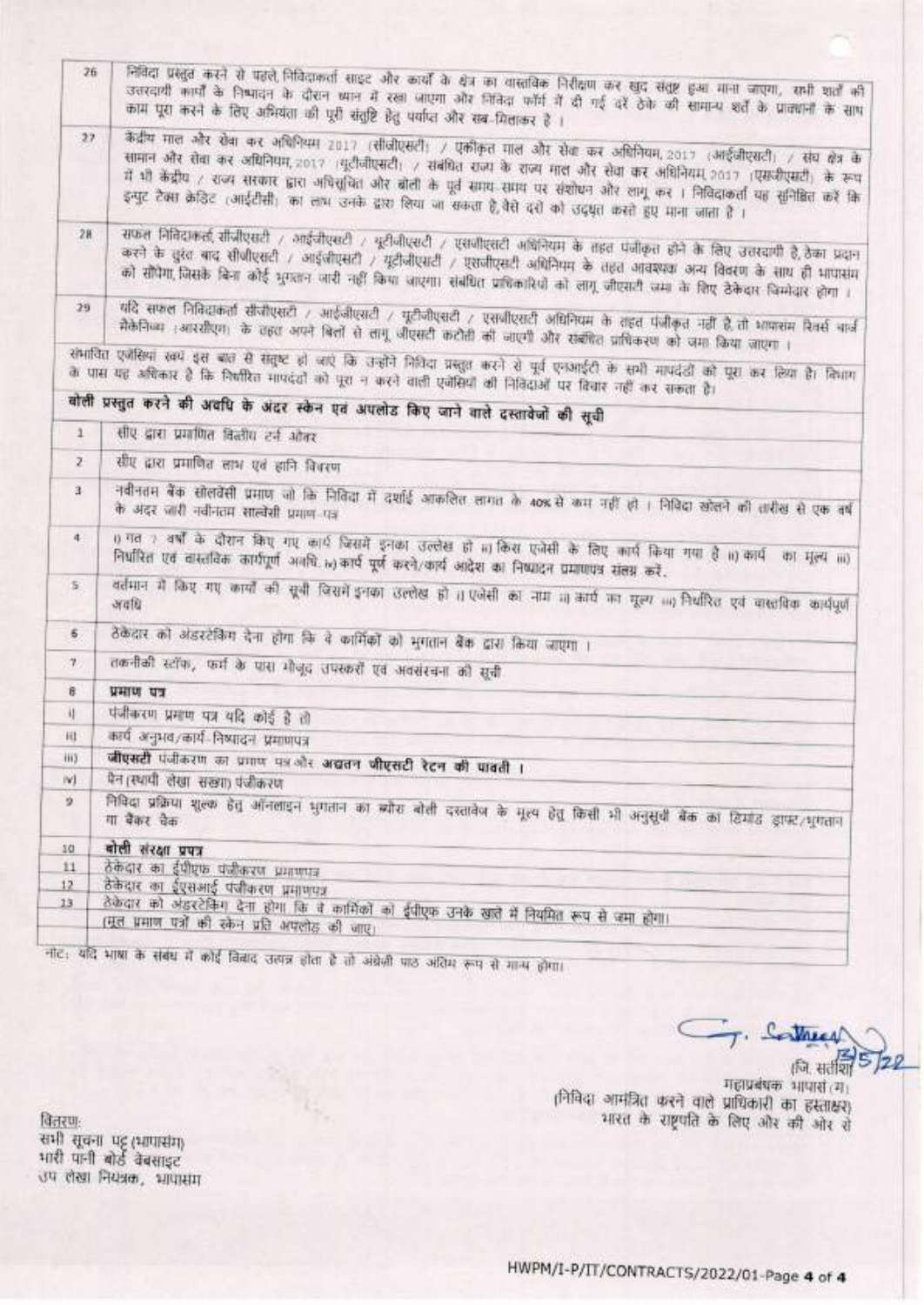#### **Item No 1**: **Optical Fiber laying through the existing overhead cable laying:**

24 Core armored OFC cable shall be laid along the existing overhead cable tray. All the safety precautions for carrying out height jobs as per the safety manual are to be strictly followed. The cable is to be tied securely to the tray. Required cable ties or GI wire for cable securing is in contractor scope. Supply of 24 Core OFC cable is in departmental scope. Scaffoldings if any required for carrying our height job, shall be erected by contractor on instructions from EIC.

#### **Item No:2: Underground Optical Fiber Cable laying:**

24 Core armored cable shall be laid in-side of HDPE pipe of 40mm Dia. Trench to be digged upto a depth of 2Feet underground. HDPE Shall be lubricated properly prior to pushing the cable inside the duct. HDPE duct shall be supplied by the department. Lubricant and any other tools and tackles required for executing the job are under contractor scope.

## **Item No:3 : Cable Splicing of 24 Core OFC to patch panel along with supply of splicing kit including required connectors:**

The 24 core cable shall be terminated to fiber patch panel at the both the ends (2 Joints) All the connectors, patch panel shall be supplied by department for these 2 joints. One more joint is to be done at DU building by cutting the cable. The connectors and patch panel required for carrying out this joint are in the contractor scope. All joints shall be checked for loss, the over loss from start to end of the cable shall be restricted to 10 dB.

#### **Item No:4 Civil Work Road cutting and reconstruction:**

If any road cut is done while executing item No:2, the same shall be reconstructed the same day using RCC/Bituminous mixure.